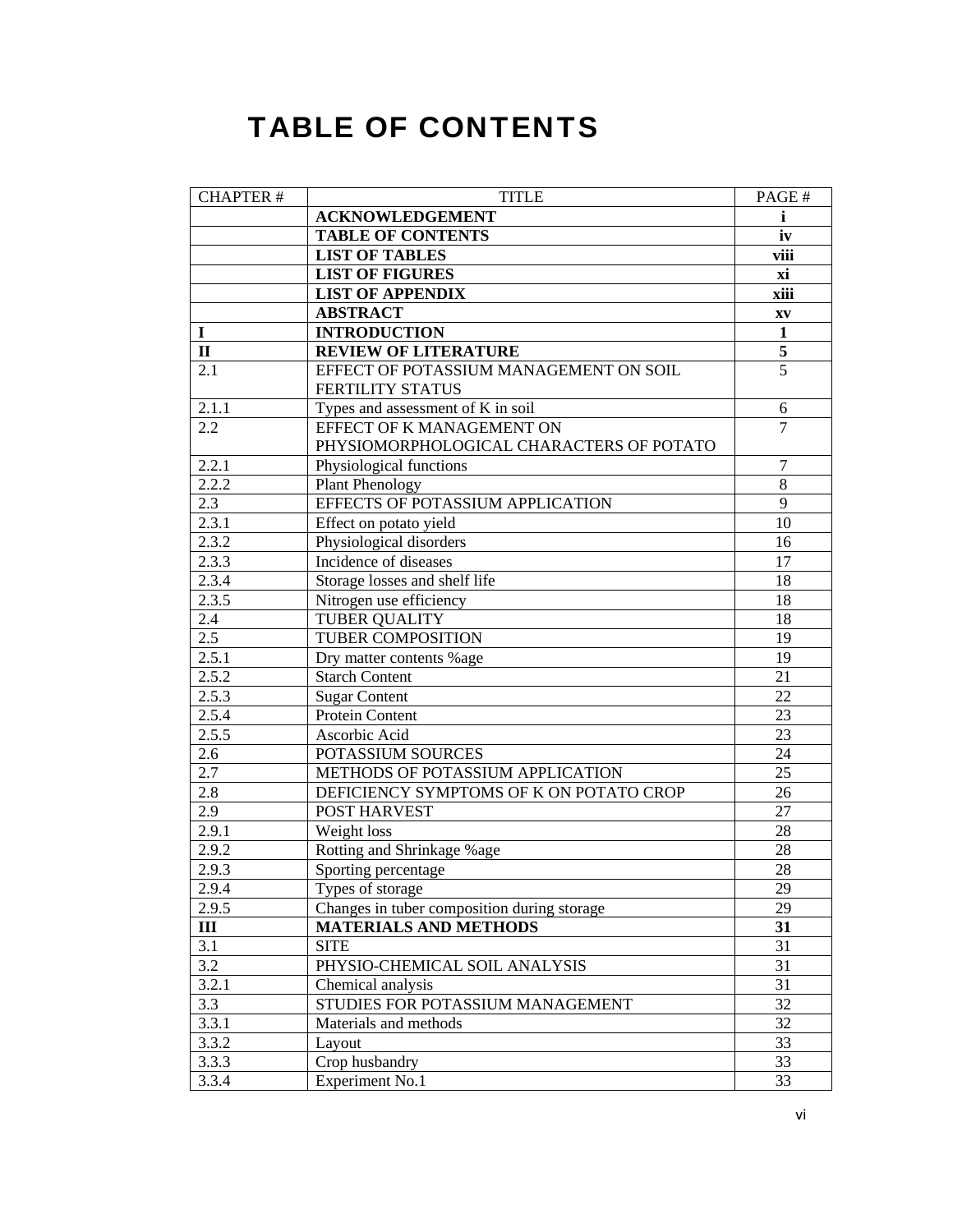| 3.3.4.1     | Treatments                                       | 33 |
|-------------|--------------------------------------------------|----|
| 3.3.5       | <b>Experiment No.2</b>                           | 34 |
| 3.3.5.1     | Treatments                                       | 34 |
| 3.3.6       | Experiment No.3                                  | 34 |
| 3.3.6.1     | Treatments                                       | 34 |
| 3.3.7       | Parameters studied                               | 35 |
| 3.3.7.1     | Total emergence percentage                       | 35 |
| 3.3.7.2     | No. of aerial stems $plant^{-1}$                 | 35 |
| 3.3.7.3     | No. of leaves plant <sup>-1</sup>                | 35 |
| 3.3.7.4     | Plant height (cm)                                | 35 |
| 3.3.7.5     | No. of tubers plant <sup>-1</sup>                | 35 |
| 3.3.7.6     | Tuber weight plant <sup>-1</sup>                 | 36 |
| 3.3.7.7     | Yield $ha^{-1}$ (tons)                           | 36 |
| 3.3.7.8-9   | Specific gravity and Tuber dry matter percentage | 36 |
| 3.3.7.10    | TSS (° Brix)                                     | 36 |
| 3.3.7.11    | Tuber dry weight plant <sup>-1</sup> (g)         | 36 |
| 3.3.8       | <b>Experiment No.4</b>                           | 37 |
| 3.3.8.1     | Treatments                                       | 37 |
| 3.3.8.2     | Parameters studied                               | 37 |
| 3.3.8.2.1   | No. of leaves                                    | 37 |
| 3.3.8.2.2   | Leaf area index                                  | 37 |
| 3.3.8.2.3   | Leaf area duration                               | 38 |
| 3.3.8.2.4   | Crop growth rate                                 | 38 |
| 3.3.8.2.5   | Relative growth rate                             | 38 |
| 3.3.8.2.6   | Net assimilation rate                            | 38 |
| 3.3.8.2.7   | Stem diameter                                    | 39 |
| 3.3.8.2.8   |                                                  | 39 |
| 3.3.8.2.9   | Stem length<br>Chlorophyll contents              | 39 |
|             |                                                  | 39 |
| 3.3.8.2.10  | Gas exchange characteristics                     | 39 |
| 3.3.8.2.11  | Water use efficiency                             | 39 |
| 3.3.8.3     | Storage behavior<br>Materials and methods        | 39 |
| 3.3.8.3.1   | Parameters studied                               |    |
| 3.3.8.3.2   |                                                  | 40 |
| 3.3.8.3.2.1 | Weight loss %age                                 | 40 |
| 3.3.8.3.2.2 | Sprouting percentage                             | 40 |
| 3.3.8.3.2.3 | Rotting percentage                               | 40 |
| 3.3.8.3.2.4 | Physiological disorders %age                     | 40 |
| 3.3.8.3.2.5 | <b>Starch</b>                                    | 40 |
| 3.3.8.3.2.6 | Proteins                                         | 41 |
| 3.3.8.3.2.7 | Reducing sugars                                  | 41 |
| 3.3.8.3.2.8 | Vitamin-C                                        | 42 |
| 3.3.9       | Statistical approach                             | 42 |
| IV          | <b>RESULTS AND DISCUSSION</b>                    | 43 |
| 4.1         | <b>EXPERIMENT NO. 1</b>                          | 43 |
| 4.1.1       | <b>Total Emergence Percentage</b>                | 43 |
| 4.1.2       | Number of Aerial Stems Plant <sup>-1</sup>       | 44 |
| 4.1.3       | Number of Leaves Plant <sup>-1</sup>             | 45 |
| 4.1.4       | Plant height (cm)                                | 47 |
| 4.1.5       | Number of tubers plant <sup>-1</sup>             | 48 |
| 4.1.6       | Tuber weight $\text{plant}^{-1}(\text{grams})$   | 51 |
| 4.1.7       | Yield $(Tons ha^{-1})$                           | 52 |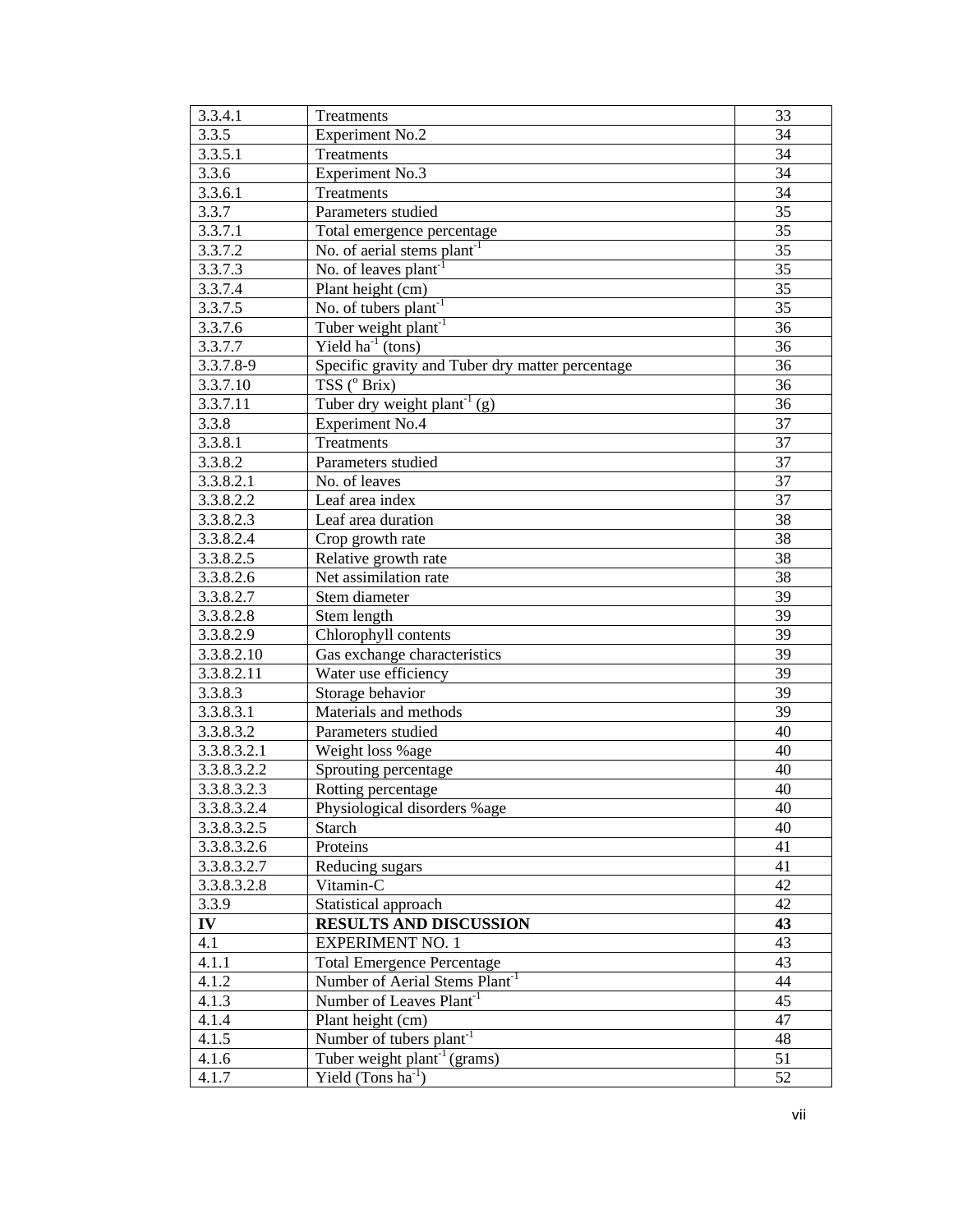| 4.1.8            | Specific gravity                                            | 53              |
|------------------|-------------------------------------------------------------|-----------------|
| 4.1.9            | Tuber dry matter percentage                                 | 55              |
| 4.1.10           | Total soluble solids (°Brix)                                | 56              |
| 4.1.11           | Tuber dry weight plant <sup>-1</sup> (g)                    | 56              |
| 4.2              | <b>EXPERIMENT NO. 2</b>                                     | 60              |
| 4.2.1            | Total Emergence percentage                                  | 60              |
| 4.2.2            | No. of aerial stems $\overline{plant}^{-1}$                 | 61              |
| 4.2.3            | No. of leaves plant <sup>-1</sup>                           | 62              |
| 4.2.4            | Plant height (cm)                                           | 64              |
| 4.2.5            | No. of tubers plant <sup>-1</sup>                           | 65              |
| 4.2.6            | Tuber weight plant <sup>-1</sup>                            | 66              |
| 4.2.7            | Yield $(Tons ha^{-1})$                                      | 68              |
| 4.2.8            | Specific gravity                                            | 69              |
| 4.2.9            | Tuber dry matter percentage                                 | 70              |
| 4.2.10           | Tuber total soluble solids $(^0$ Brix)                      | $\overline{72}$ |
| 4.2.11           | Tuber dry weight plant <sup>-1</sup> (g)                    | 73              |
| 4.3              | <b>EXPERIMENT NO 3</b>                                      | 76              |
| 4.3.1            | <b>Total Emergence Percentage</b>                           | 76              |
| 4.3.2            | No. of aerial stems $plant^{-1}$                            | 77              |
| 4.3.3            | No. of leaves $plant^{-1}$                                  | 78              |
| 4.3.4            | Plant height (cm)                                           | 80              |
| 4.3.5            | No. of tubers $\overline{\text{plant}}^{-1}$                | 81              |
| 4.3.6            | Tuber weight plant <sup>-1</sup>                            | 82              |
| 4.3.7            | Yield $(Tons ha^{-1})$                                      | 84              |
| 4.3.8            | Specific gravity                                            | 85              |
| 4.3.9            |                                                             | 86              |
| 4.3.10           | Tuber dry matter %age<br>Tuber total soluble solids (°Brix) | 88              |
| 4.3.11           | Tubers dry weight plant <sup>-1</sup>                       | 89              |
| 4.4              | <b>EXPERIMENT NO.4</b>                                      | 92              |
| 4.4.1            | No. of leaves                                               | 92              |
| 4.4.2            | Leaf area index                                             | 94              |
| 4.4.3            | Leaf area duration                                          | 95              |
|                  |                                                             | 97              |
| 4.4.4            | Crop growth rate                                            | 99              |
| 4.4.5            | Relative growth rate<br>Net assimilation rate               |                 |
| 4.4.6            |                                                             | 100             |
| 4.4.7            | Stem length (cm)                                            | 101             |
| 4.4.8            | Stem diameter (cm)                                          | 104             |
| 4.4.9            | Chlorophyll contents                                        | 105             |
| 4.4.10<br>4.4.11 | Net photosynthesis rate                                     | 107             |
|                  | Intra-cellular $CO2$ concentration                          | 110             |
| 4.4.12           | Transpiration rate                                          | 112             |
| 4.4.13           | Stomatal conductance                                        | 115             |
| 4.4.14           | Water use efficiency                                        | 117             |
| 4.4.15           | Storage behavior                                            | 119             |
| 4.4.16           | Weight Loss %age                                            | 120             |
| 4.4.17           | Sprouting %age                                              | 123             |
| 4.4.18           | Rotting %age                                                | 126             |
| 4.4.19           | Physiological disorders %age                                | 127             |
| 4.4.20           | Starch contents %age                                        | 129             |
| 4.4.21           | Protein contents % age                                      | 132             |
| 4.4.22           | Reducing sugars                                             | 134             |